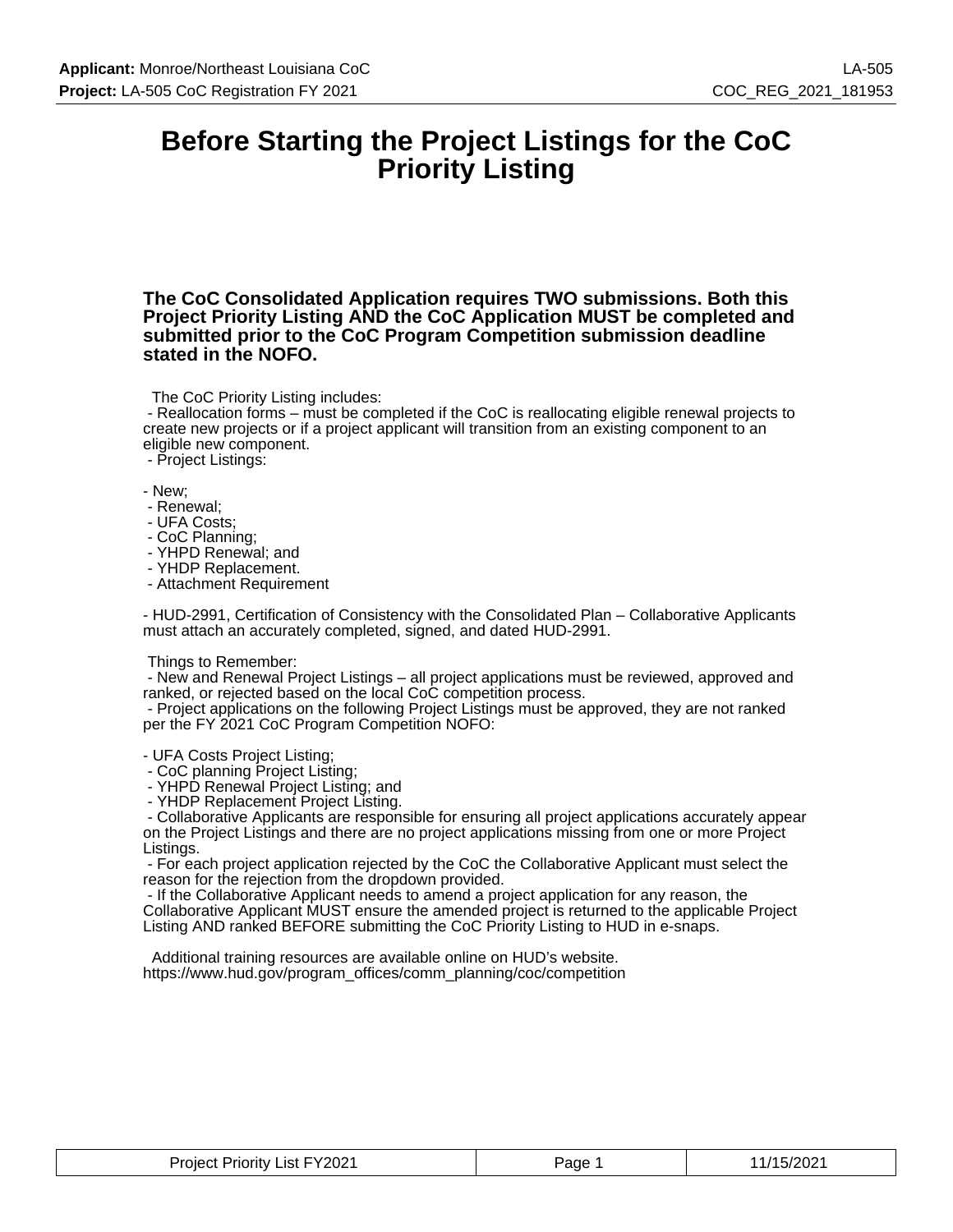## **1A. Continuum of Care (CoC) Identification**

### **Instructions:**

For guidance on completing this form, please reference the FY 2021 CoC Priority Listing Detailed Instructions and FY 2021 CoC Priority Listing Navigational Guide on HUD's website. https://www.hud.gov/program\_offices/comm\_planning/coc/competition.

**Collaborative Applicant Name:** NELA Housing and Supportive Services **Corporation** 

| <b>Project Priority List FY2021</b> | Page | 15/2021<br>14E<br>______ |
|-------------------------------------|------|--------------------------|
|-------------------------------------|------|--------------------------|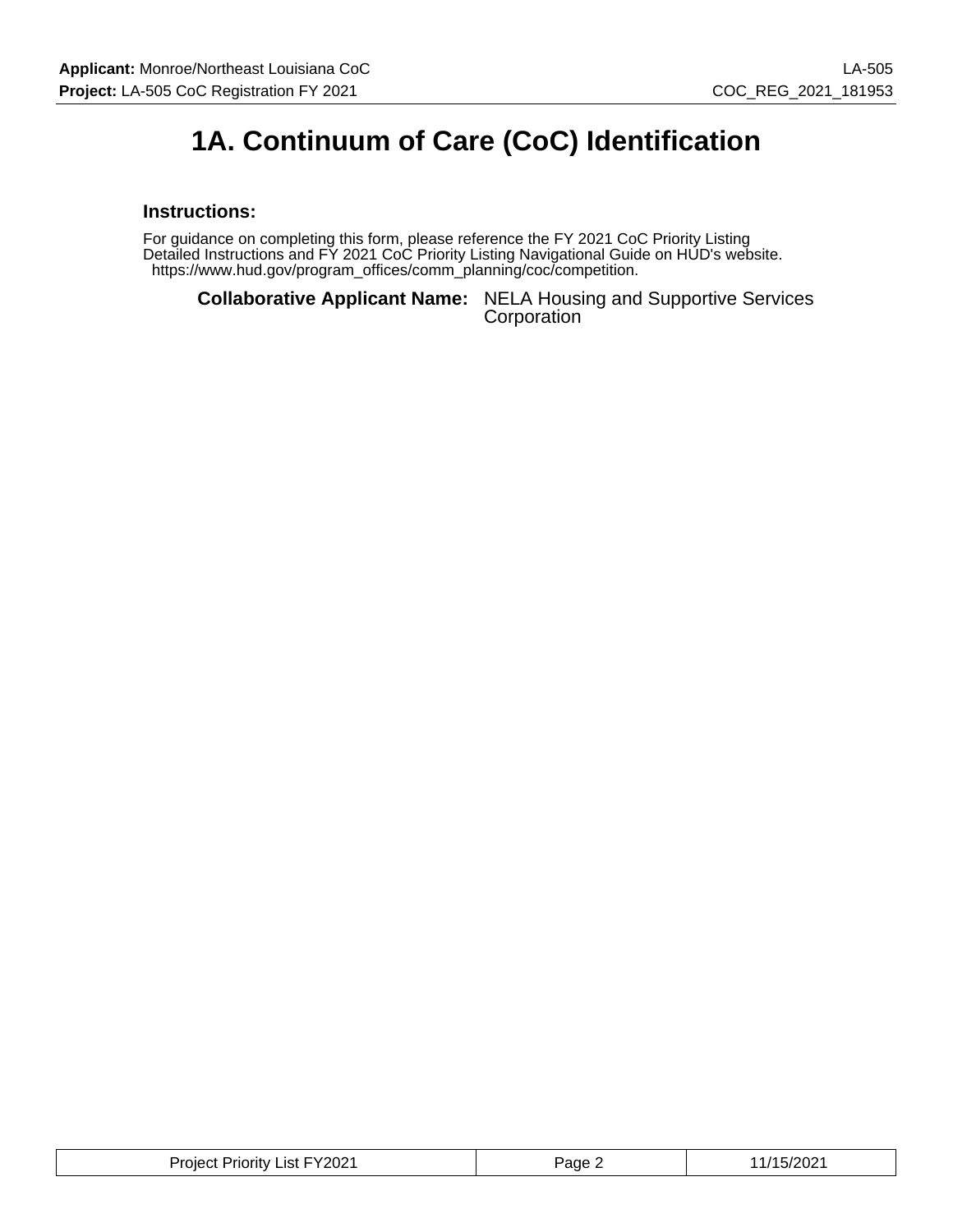## **2. Reallocation**

### **Instructions:**

For guidance on completing this form, please reference the FY 2021 CoC Priority Listing Detailed Instructions and FY 2021 CoC Priority Listing Navigational Guide on HUD's website. https://www.hud.gov/program\_offices/comm\_planning/coc/competition.

**2-1. Is the CoC reallocating funds from one or** No **more eligible renewal grant(s) that will expire in calendar year 2022 into one or more new projects?**

| FY2021<br>_ıst<br>Project<br>Priority. | Page | ے∪∠ <i>ו</i> כי |
|----------------------------------------|------|-----------------|
|----------------------------------------|------|-----------------|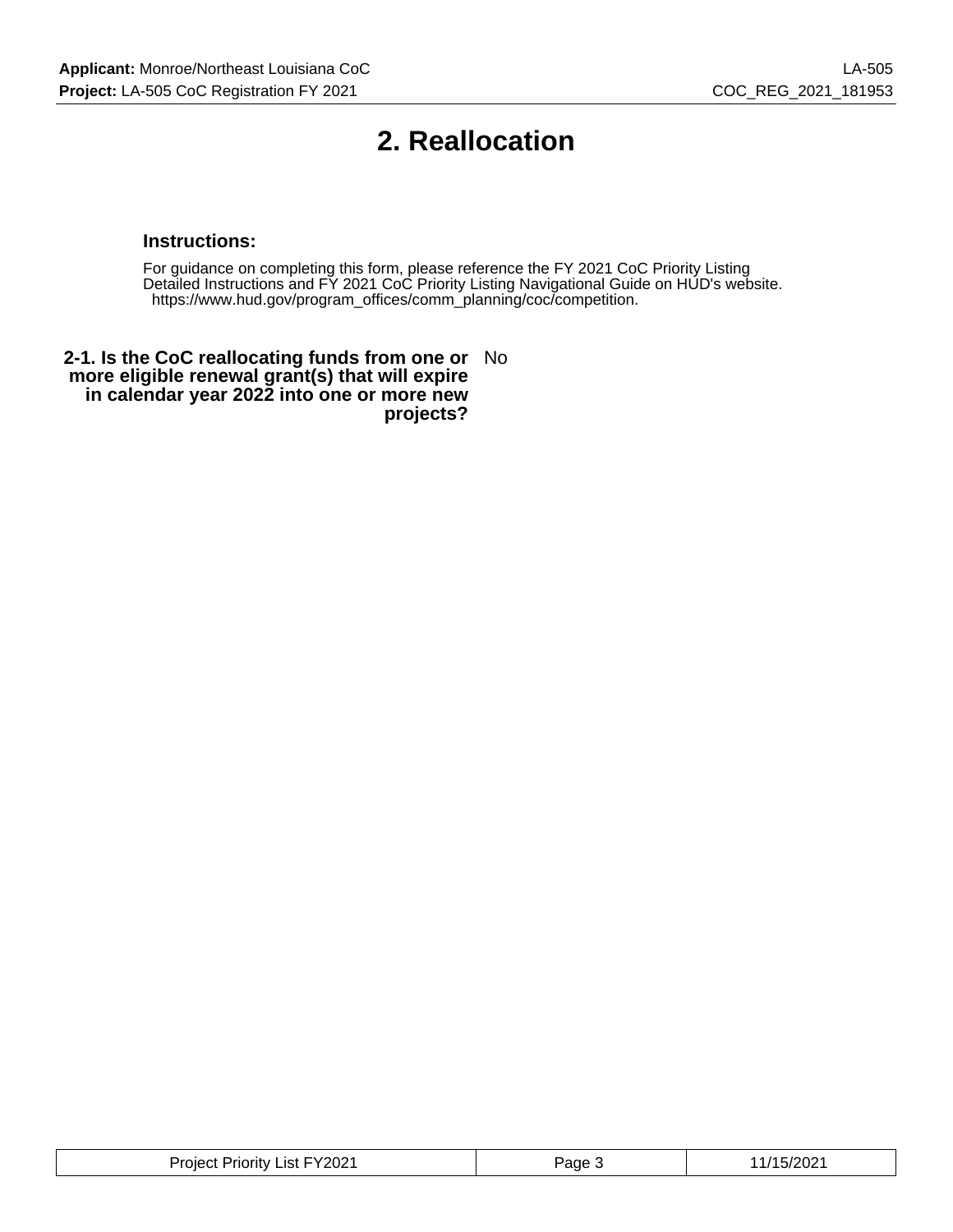## **Continuum of Care (CoC) New Project Listing**

### **Instructions:**

Prior to starting the New Project Listing, review the CoC Priority Listing Detailed Instructions and CoC Priority Listing Navigational Guide available on HUD's website.

 To upload all new project applications submitted to this Project Listing, click the "Update List" button. This process may take a few minutes based upon the number of new projects submitted by project applicant(s) to your CoC in the e-snaps system. You may update each of the Project Listings simultaneously. To review a project on the New Project Listing, click on the magnifying glass next to each project to view project details. To view the actual project application, click on the orange folder. If you identify errors in the project application(s), you can send the application back to the project applicant to make the necessary changes by clicking the amend icon. It is your sole responsibility for ensuring all amended projects are resubmitted, approved and ranked or rejected on this project listing BEFORE submitting the CoC Priority Listing in e-snaps. https://www.hud.gov/program\_offices/comm\_planning/coc/competition.

| Project<br><b>Name</b>      | <b>Date</b><br><b>Submitte</b><br>a | Comp<br><b>Type</b> | Applican<br>t Name | <b>Budget</b><br>Amount | Grant<br><b>Term</b> | Rank | <b>PH/Reall</b><br>OC | <b>PSH/RR</b> | <b>Expansi</b><br><b>on</b> |
|-----------------------------|-------------------------------------|---------------------|--------------------|-------------------------|----------------------|------|-----------------------|---------------|-----------------------------|
| This list contains no items |                                     |                     |                    |                         |                      |      |                       |               |                             |

| <b>Project Priority List FY2021</b> | aqe | ורחריו '<br>$\overline{A}$<br>$UZUZ$ .<br>______ |
|-------------------------------------|-----|--------------------------------------------------|
|-------------------------------------|-----|--------------------------------------------------|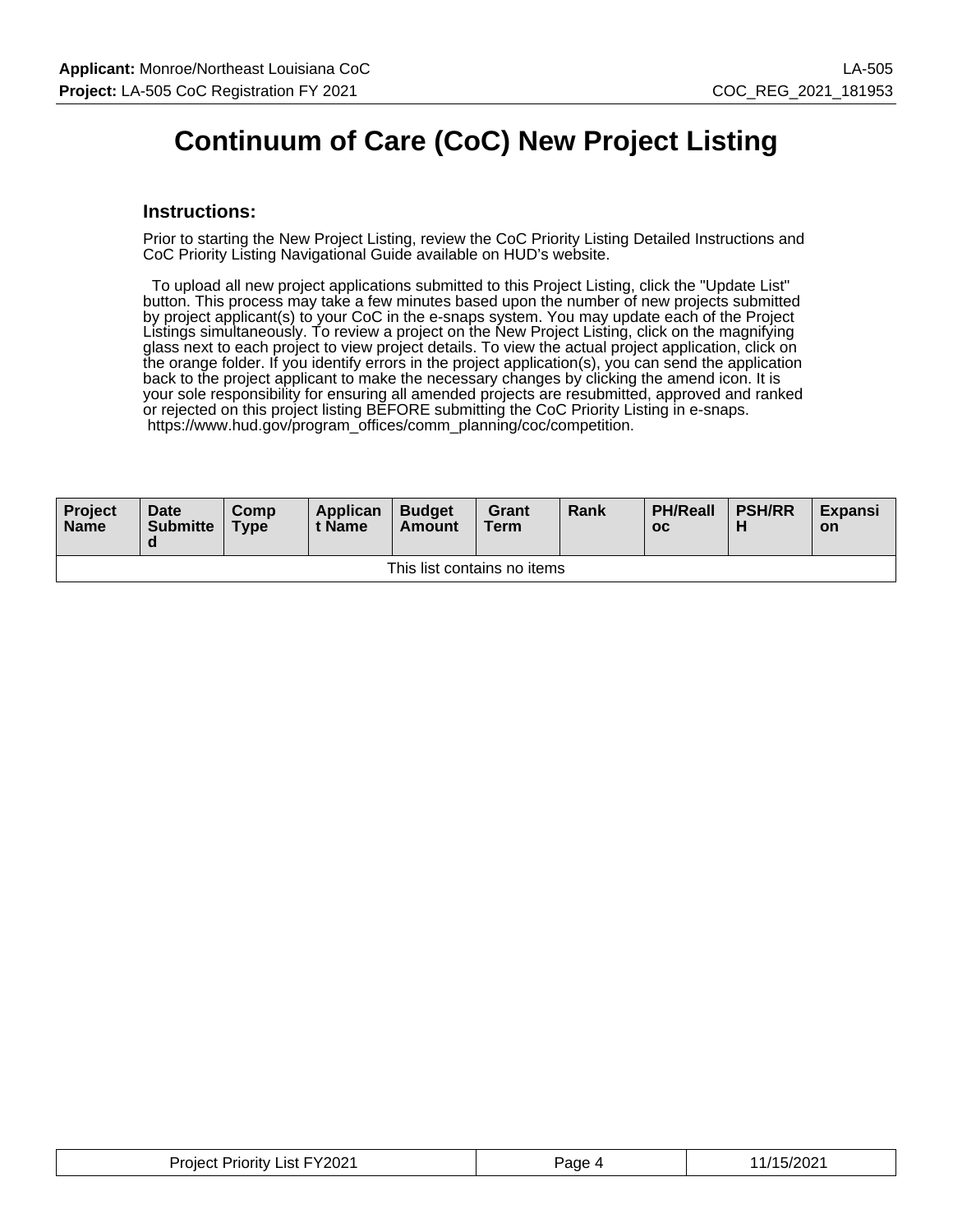# **Continuum of Care (CoC) Renewal Project Listing**

### **Instructions:**

Prior to starting the Renewal Project Listing, review the CoC Priority Listing Detailed Instructions and CoC Priority Listing Navigational Guide available on HUD's website.

 To upload all renewal project applications submitted to this Project Listing, click the ""Update List"" button. This process may take a few minutes based upon the number of renewal projects submitted by project applicant(s) to your CoC in the e-snaps system. You may update each of the Project Listings simultaneously. To review a project on the Renewal Project Listing, click on the magnifying glass next to each project to view project details. To view the actual project application, click on the orange folder. If you identify errors in the project application(s), you can send the application back to the project applicant to make necessary changes by clicking the amend icon. It is your sole responsibility for ensuring all amended projects are resubmitted, approved and ranked or rejected on this project listing BEFORE submitting the CoC Priority Listing in e-snaps.

https://www.hud.gov/program\_offices/comm\_planning/coc/competition.

| The Collaborative Applicant certifies that<br>there is a demonstrated<br>need for all renewal permanent supportive<br>housing and rapid<br>re-housing projects listed on the Renewal<br><b>Project Listing.</b>                                                 | X |
|-----------------------------------------------------------------------------------------------------------------------------------------------------------------------------------------------------------------------------------------------------------------|---|
| The Collaborative Applicant certifies all<br>renewal permanent supportive housing and<br>rapid rehousing projects listed on the<br><b>Renewal Project Listing comply with program</b><br>requirements and appropriate standards of<br>quality and habitability. | X |

**The Collaborative Applicant does not have any renewal permanent supportive housing or rapid re-housing renewal projects.**

| Project<br><b>Name</b>   | <b>Date</b><br><b>Submitt</b><br>ed | Grant<br>Term | Applica<br>nt Name       | <b>Budget</b><br>Amount | Rank | <b>PSH/RR</b><br>н | Comp<br>Type                    | <b>Consoli</b><br>dation<br><b>Type</b> | <b>Expansion</b><br><b>Type</b> |
|--------------------------|-------------------------------------|---------------|--------------------------|-------------------------|------|--------------------|---------------------------------|-----------------------------------------|---------------------------------|
| Raise<br>the Roof        | 2021-10-<br>13<br>14:40             | 1 Year        | The<br>Wellsprin<br>g Al | \$163,083               | 11   |                    | <b>TH</b>                       |                                         |                                 |
| Youth<br>Transitio<br>ns | 2021-10-<br>14<br>15:22             | 1 Year        | Our<br>House,<br>Inc.    | $$100,336$   9          |      |                    | Joint TH<br>& PH-<br><b>RRH</b> |                                         |                                 |
| Connecti<br>ons          | 2021-10-<br>14<br>10:23             | 1 Year        | Our<br>House,<br>Inc.    | \$60,000                | 5    |                    | SSO                             |                                         |                                 |

| <b>Project Priority List FY2021</b> | Page | 15/2021<br>11L<br>1 A |
|-------------------------------------|------|-----------------------|
|-------------------------------------|------|-----------------------|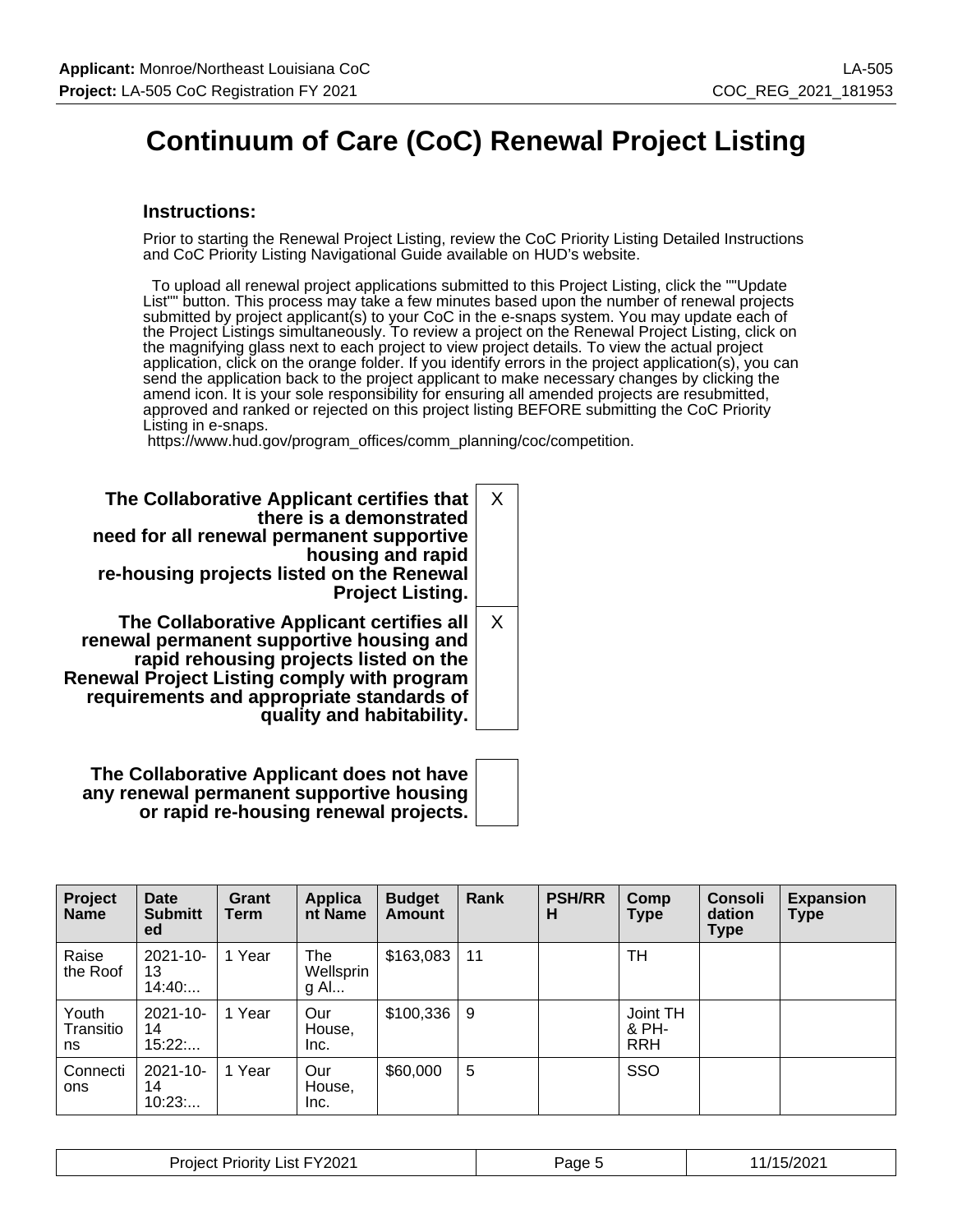| <b>Northeas</b><br>t LA PSH        | $2021 - 10 -$<br>14<br>09:07:             | 1 Year | <b>START</b><br>Corporati<br><b>on</b> | \$202,747 | 8               | <b>PSH</b> | PH          |  |
|------------------------------------|-------------------------------------------|--------|----------------------------------------|-----------|-----------------|------------|-------------|--|
| <b>DV</b><br>Coordina<br>ted Entry | $2021 - 10 -$<br>07<br>16:14              | 1 Year | The<br>Wellsprin<br>$g$ Al             | \$94,205  | 1               |            | SSO         |  |
| Reach<br>Out:<br>Rural             | $2021 - 10 -$<br>07<br>16:19              | 1 Year | <b>The</b><br>Wellsprin<br>g Al        | \$285,981 | 2               | <b>RRH</b> | PH          |  |
| Northeas<br>Louisia                | $2021 - 10 -$<br>15<br>13:43              | 1 Year | <b>NELA</b><br>Housing<br>and $\dots$  | \$82,692  | $\overline{4}$  |            | <b>HMIS</b> |  |
| The<br>Wellsprin<br>$g$ Do         | $2021 - 11 -$<br>12 <sup>°</sup><br>10:25 | 1 Year | The<br>Wellsprin<br>$g$ Al             | \$96,532  | 10 <sup>1</sup> | <b>RRH</b> | PH          |  |
| <b>NELA</b><br>Coordina<br>ted     | $2021 - 11 -$<br>14<br>12:00              | 1 Year | <b>NELA</b><br>Housing<br>and $\dots$  | \$119,943 | $\overline{7}$  |            | SSO         |  |
| Wellsprin<br>g<br>Region           | $2021 - 11 -$<br>15<br>11:22:             | 1 Year | <b>The</b><br>Wellsprin<br>g Al        | \$195,444 | 6               | <b>RRH</b> | PH          |  |
| Wellsprin<br>g PHP<br>Co           | $2021 - 11 -$<br>15<br>11:23              | 1 Year | The<br>Wellsprin<br>g Al               | \$455,985 | 3               | <b>PSH</b> | PH          |  |

| List FY2021<br>Project<br>Priority | ane. |  |
|------------------------------------|------|--|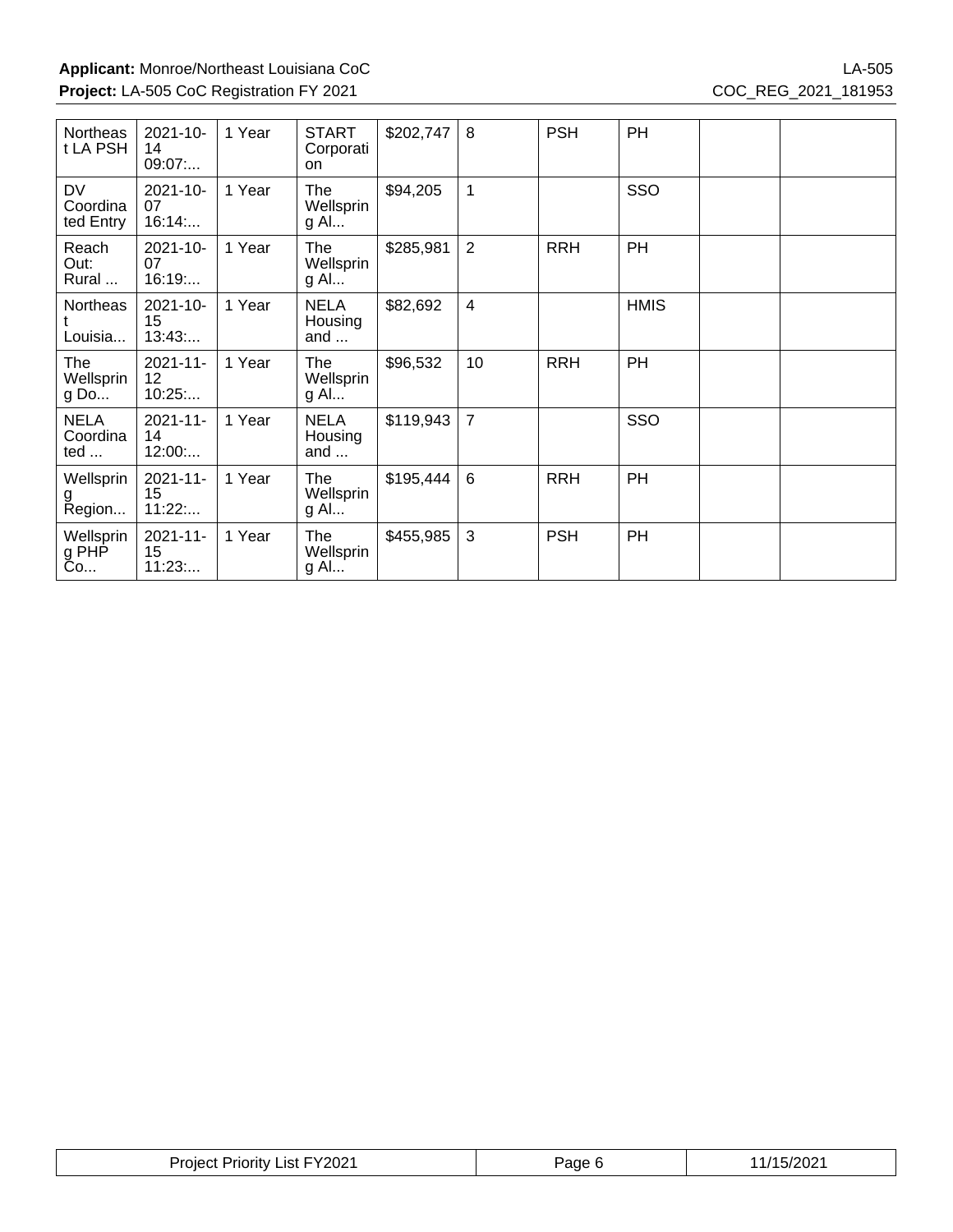# **Continuum of Care (CoC) Planning Project Listing**

### **Instructions:**

Prior to starting the CoC Planning Project Listing, review the CoC Priority Listing Detailed Instructions and CoC Priority Listing Navigational Guide available on HUD's website.

 To upload the CoC planning project application submitted to this Project Listing, click the ""Update List"" button. This process may take a few minutes while the project is located in the esnaps system. You may update each of the Project Listings simultaneously. To review the CoC Planning Project Listing, click on the magnifying glass next to view the project details. To view the actual project application, click on the orange folder. If you identify errors in the project application, you can send the application back to the project applicant to make necessary changes by clicking the amend icon. It is your sole responsibility for ensuring all amended projects are resubmitted, approved and ranked or rejected on this project listing BEFORE submitting the CoC Priority Listing in e-snaps.

 Only one CoC planning project application can be submitted and only by the Collaborative Applicant designated by the CoC which must match the Collaborative Applicant information on the CoC Applicant Profile.

https://www.hud.gov/program\_offices/comm\_planning/coc/competition.

| <b>Project Name</b>  | <b>Date Submitted</b> | <b>Grant Term</b> | <b>Applicant Name</b>              | <b>Budget Amount</b> | Accepted? |
|----------------------|-----------------------|-------------------|------------------------------------|----------------------|-----------|
| LA-505 CoC<br>Planni | 2021-11-13<br>13:46:  | Year              | <b>NELA Housing</b><br>and $\dots$ | \$55,708             | Yes       |

| <b>Project Priority List FY2021</b> | Page | 11/15/2021 |
|-------------------------------------|------|------------|
|-------------------------------------|------|------------|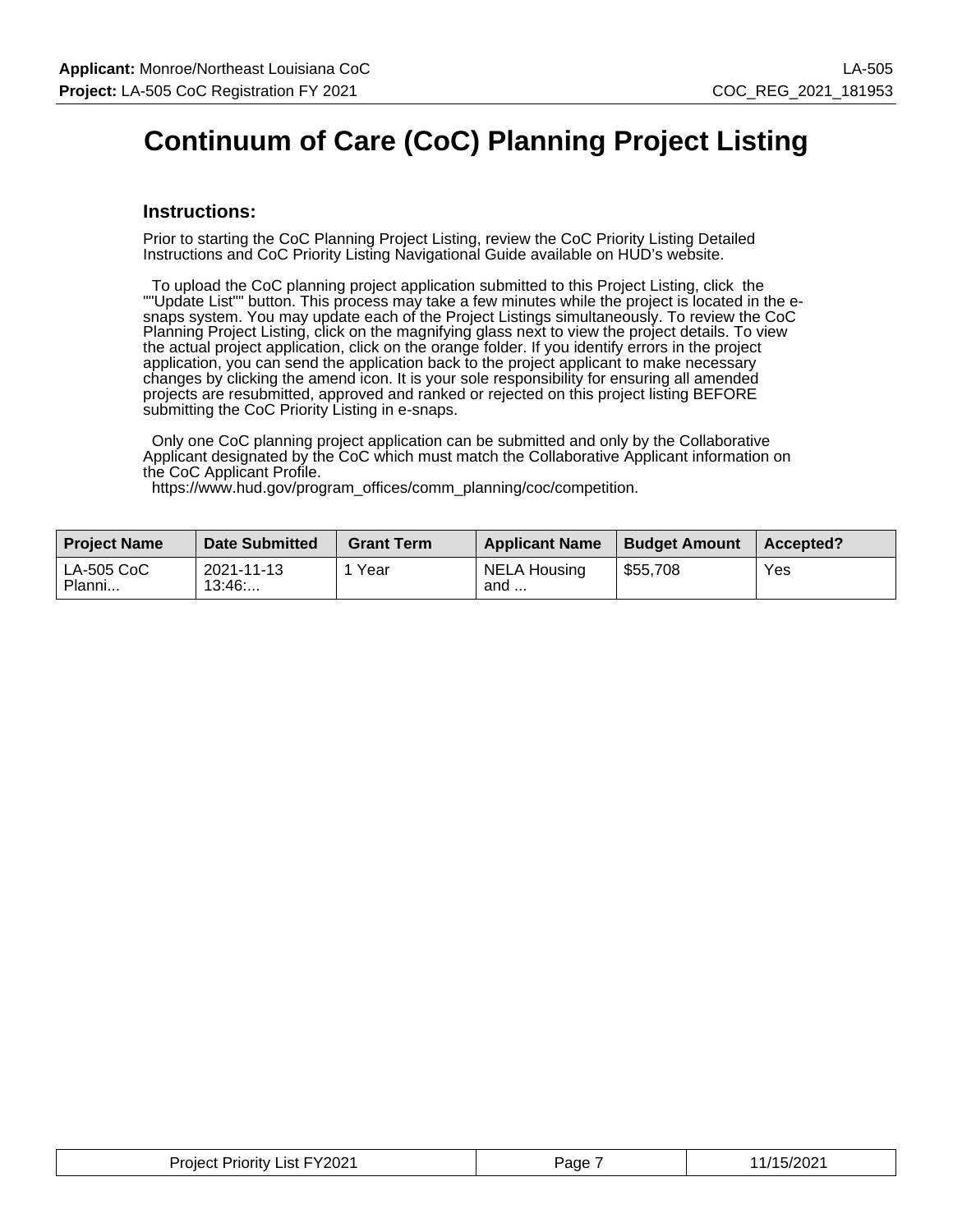## **Continuum of Care (CoC) YHDP Renewal Project Listing**

### **Instructions:**

Prior to starting the YHDP Renewal Project Listing, review the CoC Priority Listing Detailed Instructions and CoC Priority Listing Navigational Guide available on HUD's website.

 To upload all YHDP renewal project applications submitted to this Project Listing, click the ""Update List"" button. This process may take a few minutes based upon the number of YHDP renewal and replacement projects submitted by project applicant(s) to your CoC in the e-snaps system. You may update each of the Project Listings simultaneously. To review a project on the YHDP Renewal Project Listing, click on the magnifying glass next to each project to view project details. To view the actual project application, click on the orange folder. If you identify errors in the project application(s), you can send the application back to the project applicant to make necessary changes by clicking the amend icon. It is your sole responsibility for ensuring all amended projects are resubmitted, approved and ranked or rejected on this project listing BEFORE submitting the CoC Priority Listing in e-snaps.

https://www.hud.gov/program\_offices/comm\_planning/coc/competition.

**The Collaborative Applicant certifies that there is a demonstrated need for all renewal permanent supportive housing and rapid rehousing projects listed on the Renewal Project Listing.**

**The Collaborative Applicant certifies all renewal permanent supportive housing and rapid rehousing projects listed on the Renewal Project Listing comply with program requirements and appropriate standards of quality and habitability.**

**The Collaborative Applicant does not have any renewal permanent supportive housing or rapid rehousing renewal projects.**

| <b>Project</b><br><b>Name</b> | Date<br><b>Submitted</b> | <b>Applicant</b><br><b>Name</b> | <b>Budget</b><br>Amount | Comp<br><b>Type</b> | Grant<br><b>Term</b> | Accepted | <b>PSH/RRH</b> | Consolida<br>tion Type |
|-------------------------------|--------------------------|---------------------------------|-------------------------|---------------------|----------------------|----------|----------------|------------------------|
| This list contains no items   |                          |                                 |                         |                     |                      |          |                |                        |

X

| <b>Project Priority List FY2021</b> | Page P | 11/15/2021 |
|-------------------------------------|--------|------------|
|-------------------------------------|--------|------------|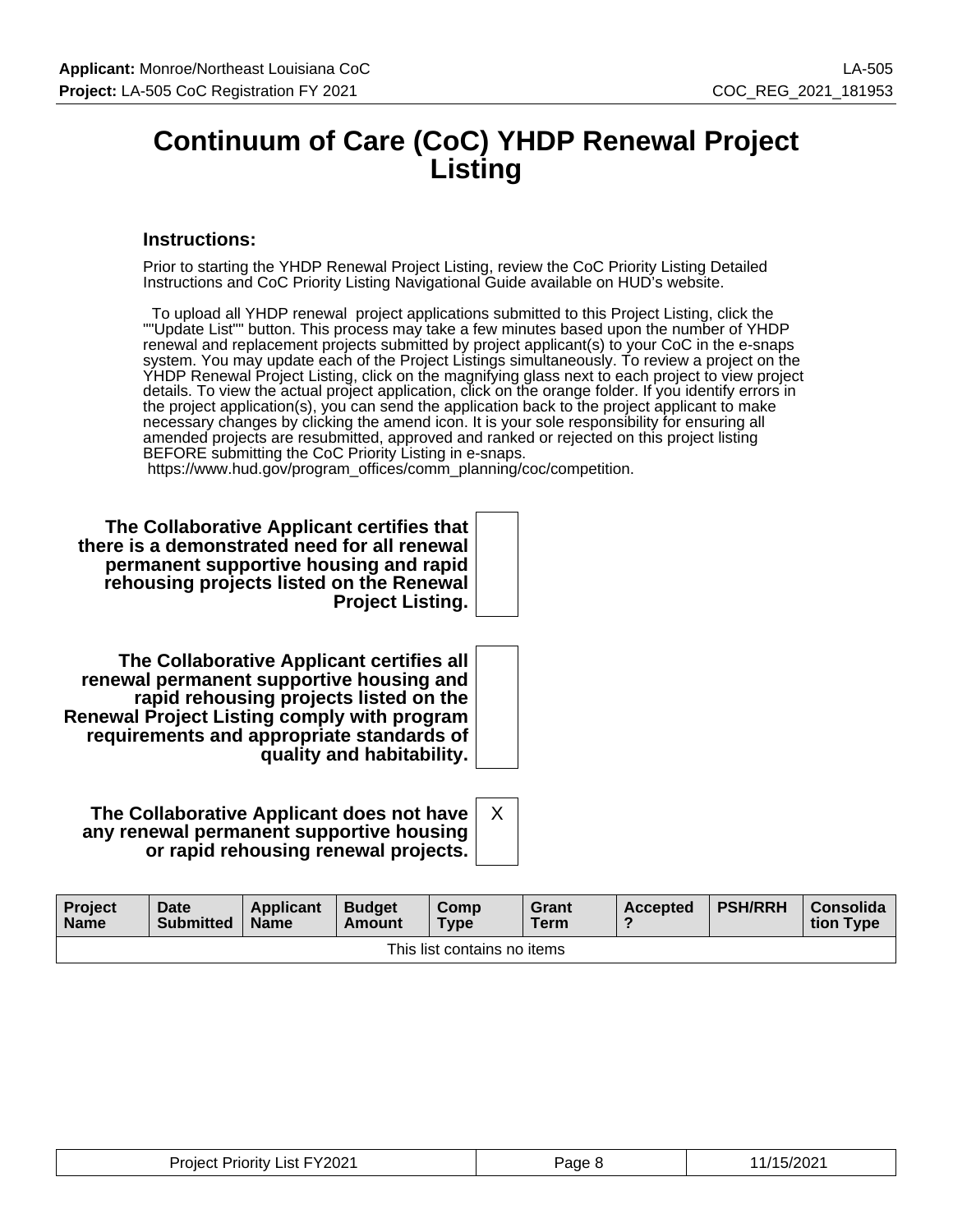## **Continuum of Care (CoC) YHDP Replacement Project Listing**

### **Instructions:**

Prior to starting the YHDP Replacement Project Listing, review the CoC Priority Listing Detailed Instructions and CoC Priority Listing Navigational Guide available on HUD's website.

 To upload all YHDP replacement project applications submitted to this Project Listing, click the ""Update List"" button. This process may take a few minutes based upon the number of YHDP replacement projects submitted by project applicant(s) to your CoC in the e-snaps system. You may update each of the Project Listings simultaneously. To review a project on the YHDP Replacement Project Listing, click on the magnifying glass next to each project to view project details. To view the actual project application, click on the orange folder. If you identify errors in the project application(s), you can send the application back to the project applicant to make necessary changes by clicking the amend icon. It is your sole responsibility for ensuring all amended projects are resubmitted, approved and ranked or rejected on this project listing BEFORE submitting the CoC Priority Listing in e-snaps.

https://www.hud.gov/program\_offices/comm\_planning/coc/competition.

| <b>Project Name</b>         | Date<br><b>Submitted</b> | Applicant<br><b>Name</b> | <b>Budget</b><br>Amount | <b>Comp Type</b> | <b>Grant Term</b> | Accepted? |
|-----------------------------|--------------------------|--------------------------|-------------------------|------------------|-------------------|-----------|
| This list contains no items |                          |                          |                         |                  |                   |           |

| <b>Project Priority List FY2021</b> | Page | 5/2021،<br>______ |
|-------------------------------------|------|-------------------|
|-------------------------------------|------|-------------------|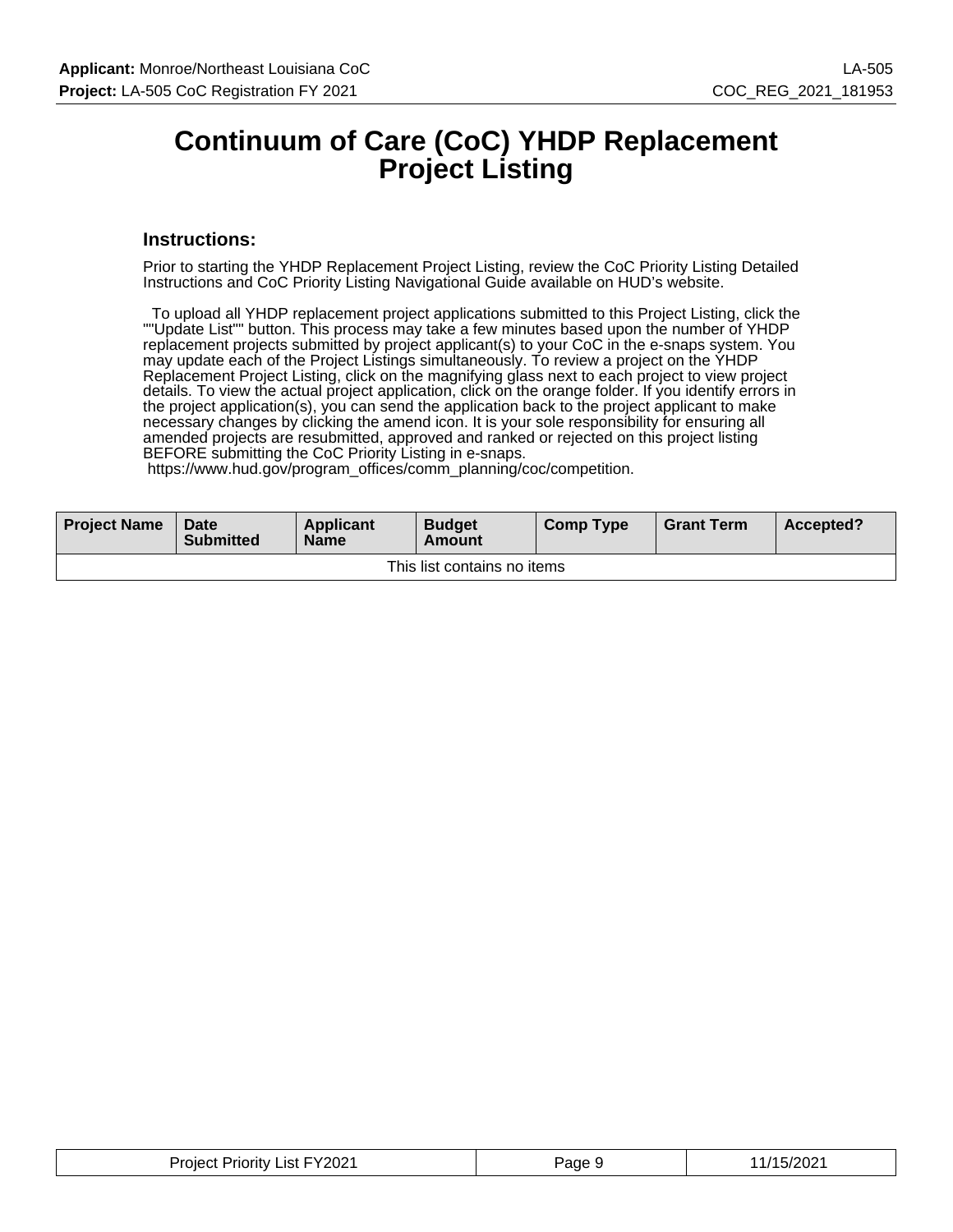# **Funding Summary**

#### **Instructions**

This page provides the total budget summaries for each of the project listings after the you approved, ranked (New and Renewal Project Listings only), or rejected project applications. You must review this page to ensure the totals for each of the categories is accurate. The "Total CoC Request" indicates the total funding request amount your CoC's Collaborative Applicant will submit to HUD for funding consideration. As stated previously, only 1 UFA Cost project application (for UFA designated Collaborative Applicants only) and only 1 CoC Planning project application can be submitted and only the Collaborative Applicant designated by the CoC is eligible to request these funds.

| <b>Title</b>               | <b>Total Amount</b> |
|----------------------------|---------------------|
| <b>Renewal Amount</b>      | \$1,856,948         |
| <b>New Amount</b>          | \$0                 |
| <b>CoC Planning Amount</b> | \$55,708            |
| <b>YHDP Amount</b>         | \$0                 |
| <b>Rejected Amount</b>     | \$0                 |
| <b>TOTAL CoC REQUEST</b>   | \$1,912,656         |

| Project Priority List FY2021 | Page 10 | 11/15/2021 |
|------------------------------|---------|------------|
|------------------------------|---------|------------|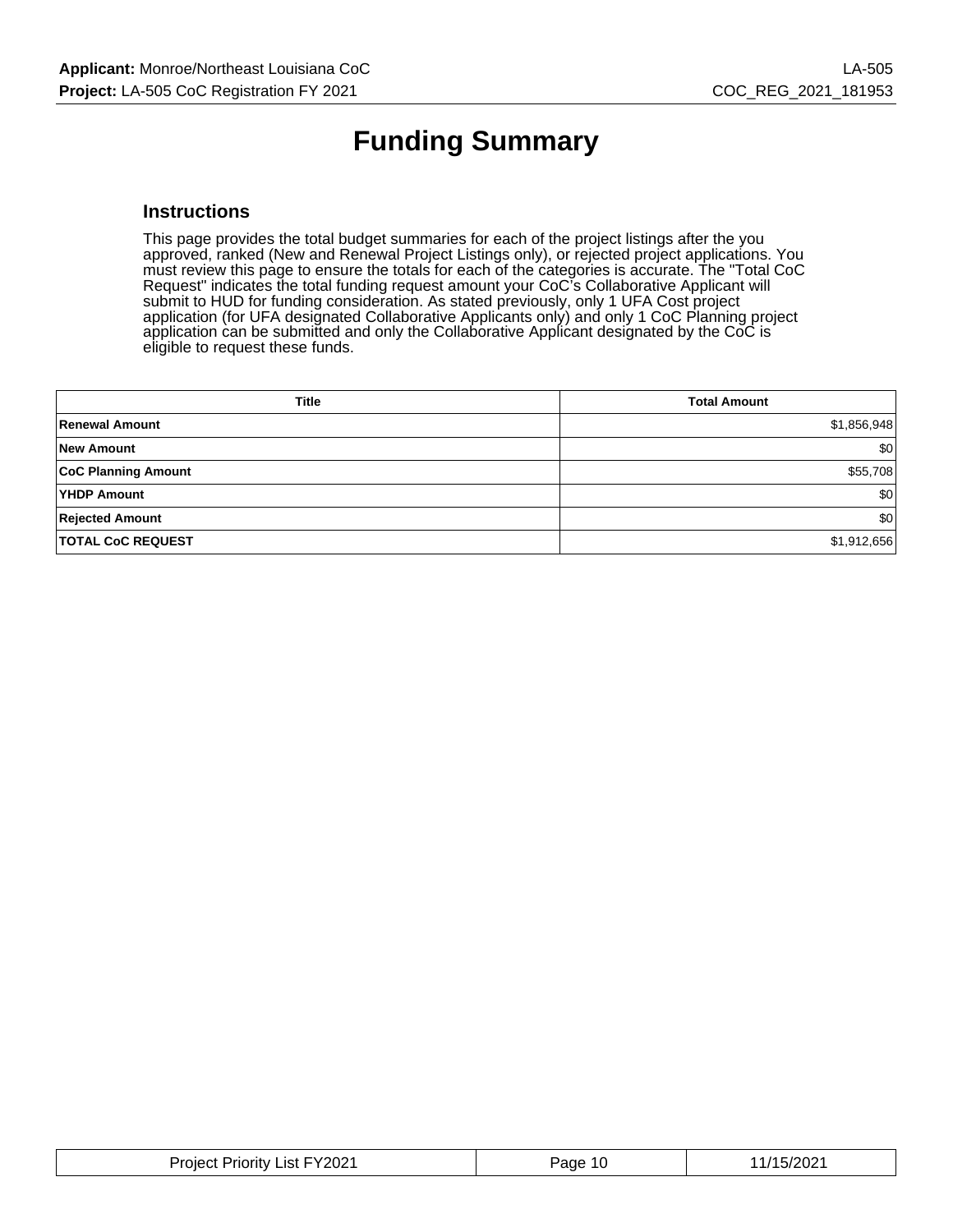## **Attachments**

| <b>Document Type</b>                                                      | <b>Required?</b> | <b>Document Description</b> | Date Attached |
|---------------------------------------------------------------------------|------------------|-----------------------------|---------------|
| Certification of Consistency with<br>the Consolidated Plan (HUD-<br>2991) | Yes              | Certificate of Co           | 11/15/2021    |
| FY 2021 Rank Tool (optional)                                              | No               |                             |               |
| Other                                                                     | <b>No</b>        |                             |               |
| Other                                                                     | No               |                             |               |

| voor -<br>.ıst<br>--<br>∠∪∠ | Page |  |
|-----------------------------|------|--|
|-----------------------------|------|--|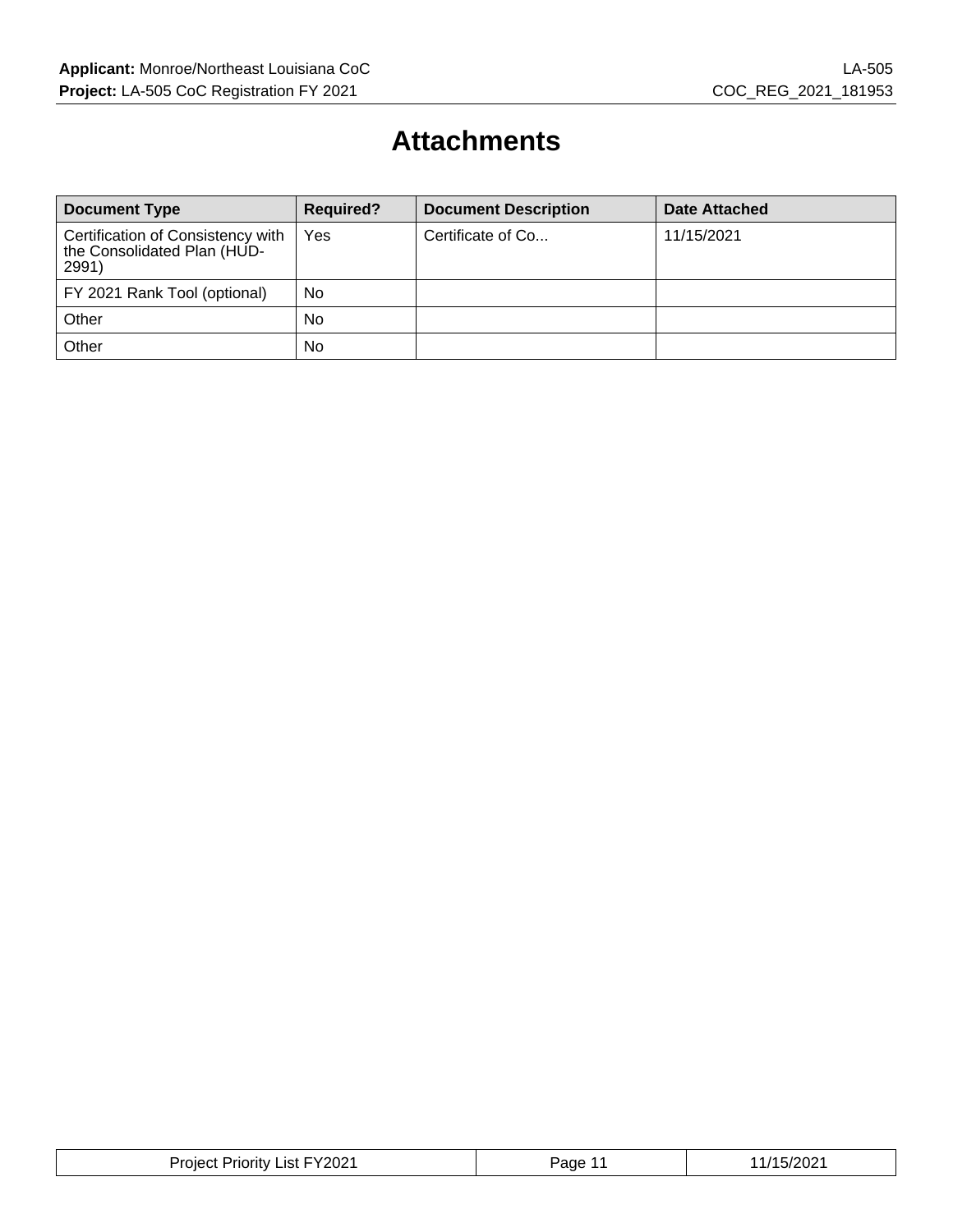# **Attachment Details**

**Document Description:** Certificate of Consistency LA-505 CoC

## **Attachment Details**

**Document Description:**

## **Attachment Details**

**Document Description:**

## **Attachment Details**

**Document Description:**

| List FY2021<br>Project<br><b>Priority L</b> | ane | $-120$<br>″∠∪∠ |
|---------------------------------------------|-----|----------------|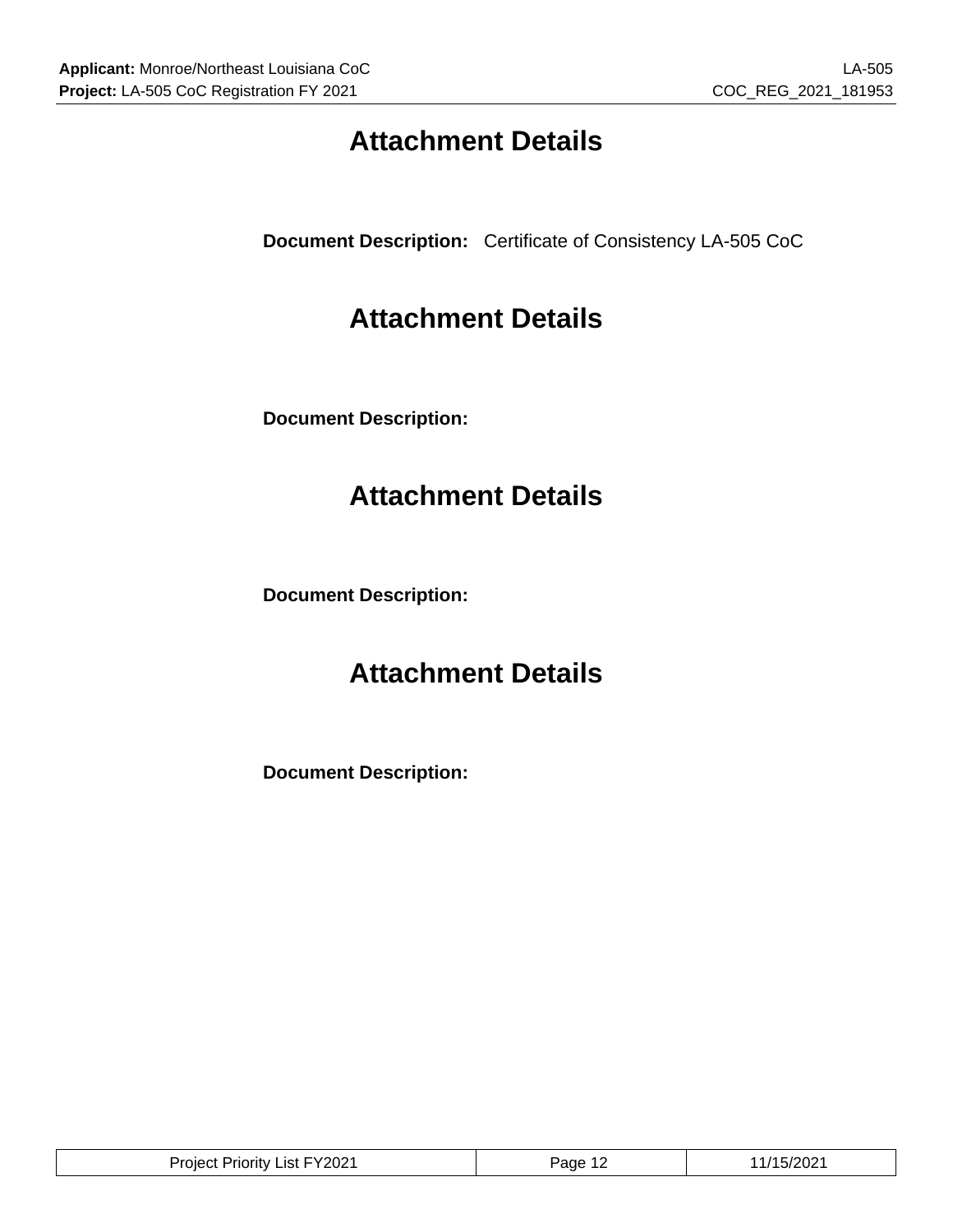## **Submission Summary**

**WARNING: The FY2021 CoC Consolidated Application requires 2 submissions. Both this Project Priority Listing AND the CoC Consolidated Application MUST be submitted.**

### **WARNING: The FY2021 CoC Consolidated Application requires 2 submissions. Both this Project Priority Listing AND the CoC Consolidated Application MUST be submitted.**

| Page                                   | <b>Last Updated</b> |
|----------------------------------------|---------------------|
|                                        |                     |
| <b>Before Starting</b>                 | No Input Required   |
| <b>1A. Identification</b>              | 10/15/2021          |
| 2. Reallocation                        | 11/14/2021          |
| 5A. CoC New Project Listing            | No Input Required   |
| <b>5B. CoC Renewal Project Listing</b> | 11/15/2021          |
| 5D. CoC Planning Project Listing       | 11/14/2021          |
| <b>5E. YHDP Renewal</b>                | No Input Required   |
| 5F. YHDP Replace                       | No Input Required   |
| <b>Funding Summary</b>                 | No Input Required   |
| <b>Attachments</b>                     | 11/15/2021          |
| <b>Submission Summary</b>              | No Input Required   |

| Project Priority List FY2021 | Page 13 | 11/15/2021 |
|------------------------------|---------|------------|
|------------------------------|---------|------------|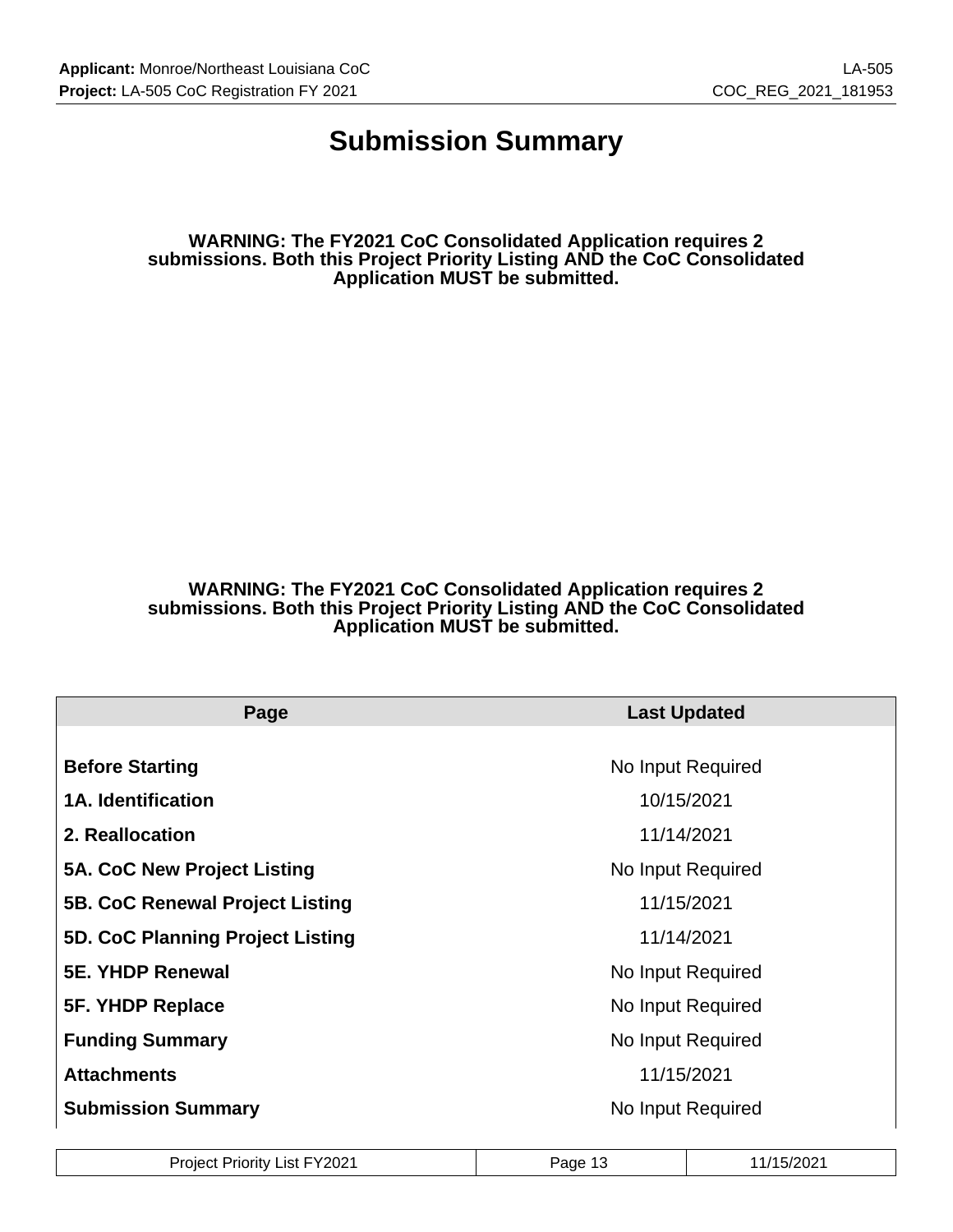$\mathbb{L}$ 

| . FY2021<br>⊥lSt<br>me<br>тн | 'ane: |  |
|------------------------------|-------|--|
|------------------------------|-------|--|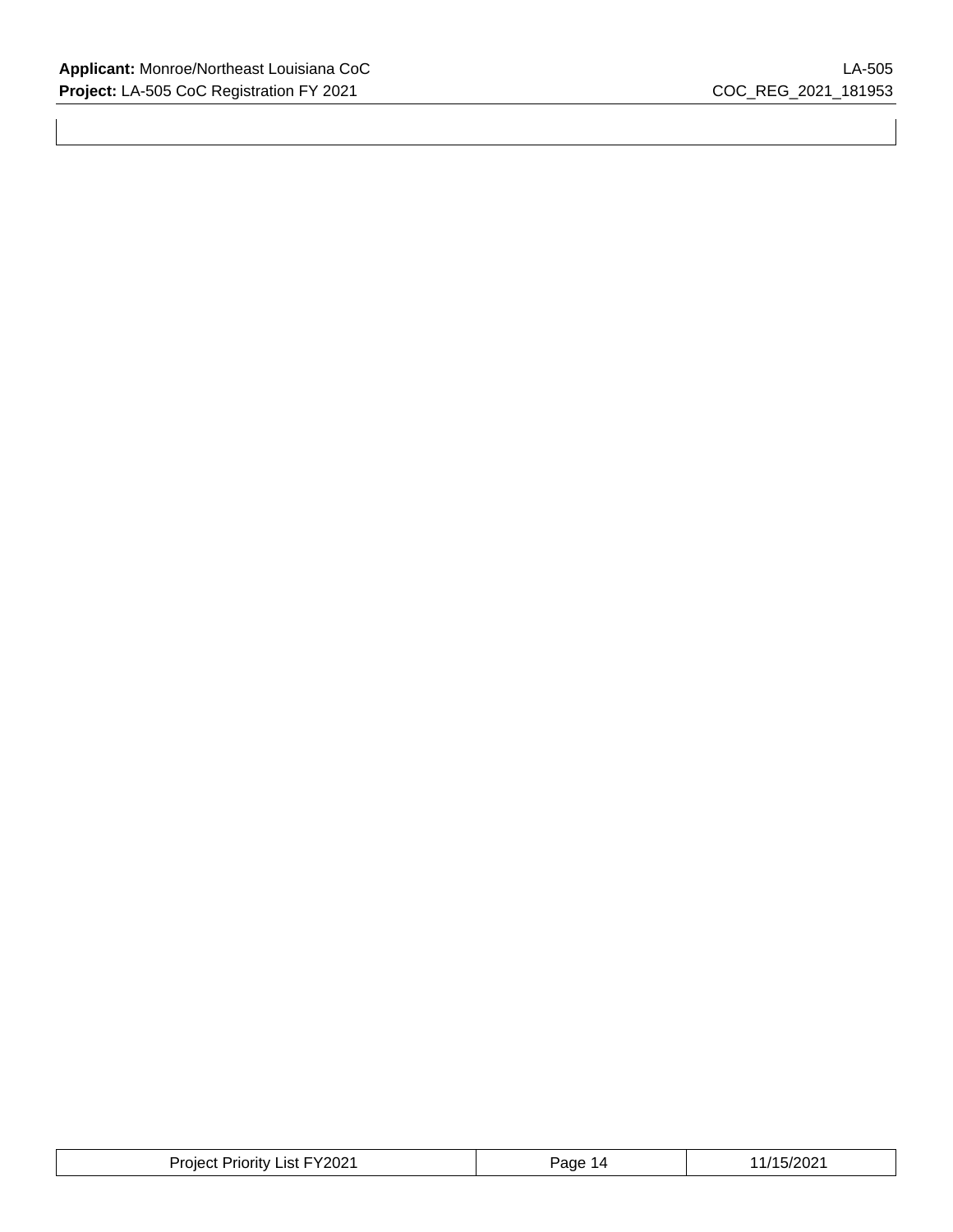### **Certification of Consistency** with the Consolidated Plan

**U.S. Department of Housing<br>and Urban Development** 

٦

I certify that the proposed activities/projects in the application are consistent with the jurisdiction's current, approved Con solidated Plan. (Type or clearly print the following information:)

| Applicant Name:                                                       | Monroe/Northeast LA Continuum of Care LA-505 |  |  |  |  |  |
|-----------------------------------------------------------------------|----------------------------------------------|--|--|--|--|--|
| Project Name:                                                         | See attached listing                         |  |  |  |  |  |
| Location of the Project:                                              | See attached listing                         |  |  |  |  |  |
|                                                                       |                                              |  |  |  |  |  |
|                                                                       |                                              |  |  |  |  |  |
| Name of the Federal<br>Program to which the<br>applicant is applying: | HUD Continuum of Care Program CFDA 14.267    |  |  |  |  |  |
|                                                                       |                                              |  |  |  |  |  |
| Name of<br>Certifying Jurisdiction:                                   | City of Monroe, Louisiana                    |  |  |  |  |  |
| Certifying Official<br>of the Jurisdiction<br>Name:                   | Friday Ellis                                 |  |  |  |  |  |
|                                                                       |                                              |  |  |  |  |  |
| Title:                                                                | Mayor                                        |  |  |  |  |  |
|                                                                       |                                              |  |  |  |  |  |
| Signature:                                                            | Friday Ellis                                 |  |  |  |  |  |
| Date:                                                                 | Nov. 15, 2021                                |  |  |  |  |  |
|                                                                       |                                              |  |  |  |  |  |

Page 1 of 1

form HUD-2991 (3/98)